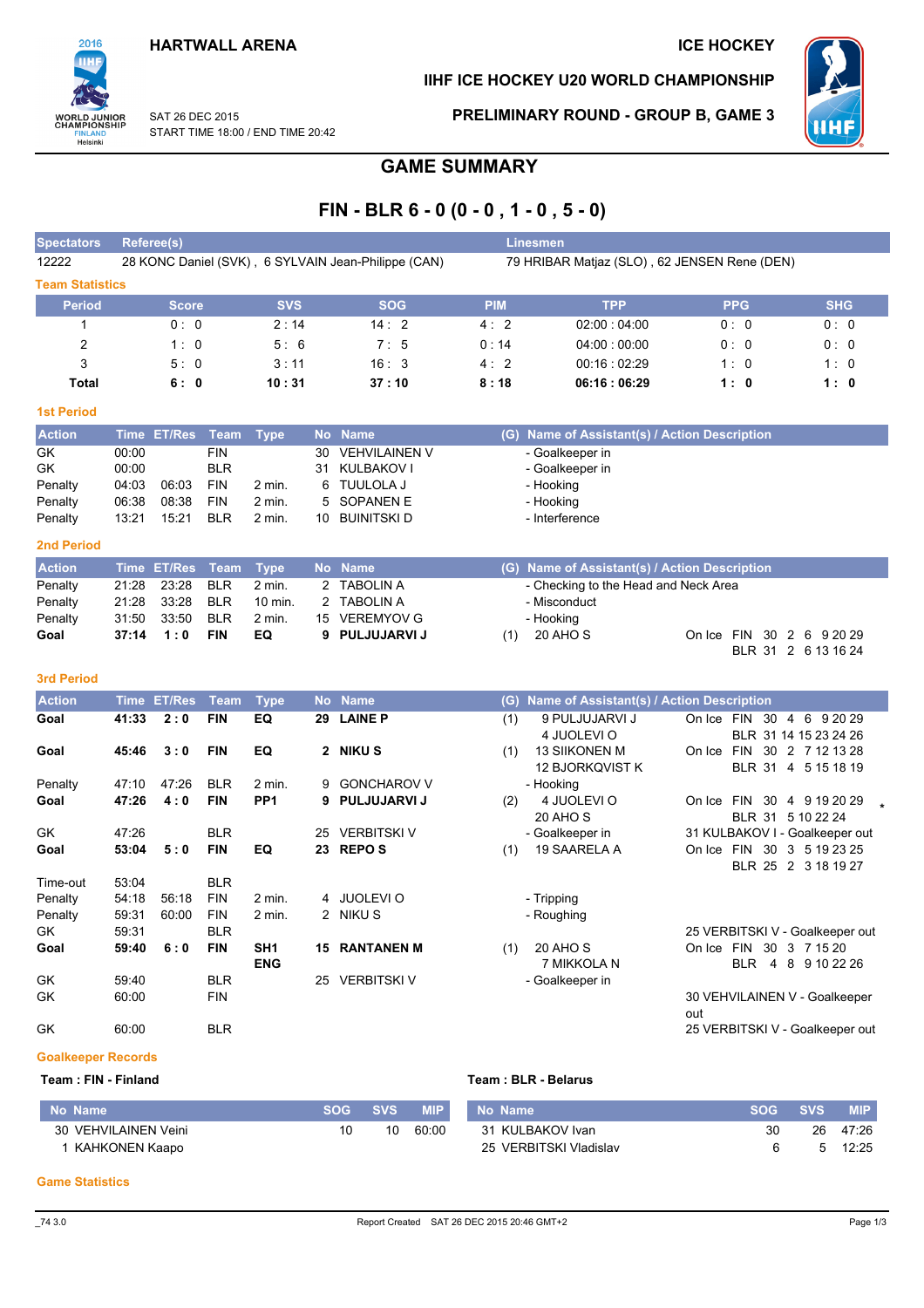## **HARTWALL ARENA**



Team : FIN (white)

SAT 26 DEC 2015 START TIME 18:00 / END TIME 20:42

## **ICE HOCKEY**

# IIHF ICE HOCKEY U20 WORLD CHAMPIONSHIP



PRELIMINARY ROUND - GROUP B, GAME 3

|                     | Head Coach: JALONEN Jukka |                |              |                |              |             |              |          |        |    | <b>Shots on Goal</b> |                |           |                |             |
|---------------------|---------------------------|----------------|--------------|----------------|--------------|-------------|--------------|----------|--------|----|----------------------|----------------|-----------|----------------|-------------|
| <b>No Pos</b>       | <b>Name</b>               | G              | $\mathsf{A}$ | P              | <b>PIM</b>   | FO+         | FO-          | $FO+/-$  | FO%    |    | $\overline{2}$       | 3              | <b>OT</b> | <b>TS</b>      | $+/-$       |
| 3 D                 | <b>KESKITALO Miro</b>     | 0              | $\Omega$     | $\Omega$       | $\mathbf{0}$ | 0           | 0            | 0        | 0.00   | 0  | 0                    | 0              |           | 0              | $+2$        |
| 10 F                | HINTZ Roope +A            | 0              | 0            | 0              | 0            | 15          | 9            | 6        | 62.50  | 0  | 0                    | 0              |           | 0              | $\mathbf 0$ |
| 15 F                | RANTANEN Mikko +C         |                | 0            |                | 0            | 0           | $\Omega$     | 0        | 0.00   | 1  | 0                    |                |           | $\overline{c}$ | $+1$        |
| D<br>18             | <b>SAARIJARVI Vili</b>    | 0              | 0            | 0              | 0            | 0           | 0            | 0        | 0.00   | 3  | 0                    | 0              |           | 3              | 0           |
| 24 F                | <b>KAPANEN Kasperi</b>    | $\Omega$       | $\Omega$     | $\Omega$       | $\Omega$     | 0           | $\Omega$     | $\Omega$ | 0.00   | 3  | $\Omega$             | $\Omega$       |           | 3              | $\pmb{0}$   |
| 4 D                 | <b>JUOLEVI Olli</b>       | 0              | 2            | $\overline{c}$ | 2            | 0           | $\mathbf{0}$ | 0        | 0.00   | 1  | 2                    |                |           | 4              | $+1$        |
| D<br>6              | <b>TUULOLA Joni</b>       | 0              | 0            | 0              | 2            | 0           | 0            | 0        | 0.00   | 1  | 0                    | $\Omega$       |           |                | $+2$        |
| F<br>9              | PULJUJARVI Jesse (BP)     | $\overline{c}$ |              | 3              | $\Omega$     | $\Omega$    | $\Omega$     | 0        | 0.00   | 0  |                      | 3              |           | 4              | $+2$        |
| F<br>20             | AHO Sebastian +A          | 0              | 3            | 3              | $\mathbf 0$  | 14          | 5            | 9        | 73.68  | 0  | 0                    |                |           |                | $+3$        |
| 29 F                | <b>LAINE Patrik</b>       |                | $\Omega$     |                | $\Omega$     | $\mathbf 0$ | $\Omega$     | $\Omega$ | 0.00   | 3  | $\Omega$             | $\overline{2}$ |           | 5              | $+2$        |
| 2 D                 | <b>NIKU Sami</b>          |                | 0            |                | 2            | 0           | 0            | 0        | 0.00   | 0  | 2                    |                |           | 3              | $+2$        |
| D<br>$\overline{7}$ | <b>MIKKOLA Niko</b>       | 0              |              |                | 0            | $\mathbf 0$ | $\Omega$     | $\Omega$ | 0.00   | 0  | $\Omega$             | $\Omega$       |           | 0              | $+2$        |
| 19 F                | <b>SAARELA Aleksi</b>     | 0              |              |                | 0            | 1           | 0            | 1        | 100.00 |    |                      | $\overline{2}$ |           | 4              | $+1$        |
| 25 F                | <b>NATTINEN Julius</b>    | 0              | 0            | 0              | 0            | 10          | 6            | 4        | 62.50  | 0  |                      | 0              |           |                | $+1$        |
| 28 F                | LAMMIKKO Juho             | 0              | $\mathbf 0$  | 0              | 0            | $\mathbf 0$ | $\Omega$     | $\Omega$ | 0.00   | 0  | 0                    | $\mathbf{0}$   |           | $\mathbf 0$    | $+1$        |
| 5 D                 | <b>SOPANEN Eetu</b>       | 0              | 0            | 0              | 2            | 0           | 0            | 0        | 0.00   | 0  | 0                    | 0              |           | 0              | $+1$        |
| 12 F                | <b>BJORKQVIST Kasper</b>  | 0              |              |                | 0            | 0           | $\Omega$     | 0        | 0.00   | 1  | 0                    |                |           | $\overline{2}$ | $+1$        |
| F<br>13             | <b>SIIKONEN Miska</b>     | 0              |              |                | 0            | 5           | 5            | $\Omega$ | 50.00  | 0  | 0                    |                |           |                | $+1$        |
| F<br>21             | <b>KALAPUDAS Antti</b>    | 0              | 0            | 0              | 0            | 0           | 0            | 0        | 0.00   | 0  | 0                    | 0              |           | 0              | 0           |
| 23 F                | REPO Sebastian            |                | $\Omega$     |                | $\Omega$     | $\Omega$    | $\Omega$     | $\Omega$ | 0.00   | 0  | $\Omega$             | 3              |           | 3              | $+1$        |
| GK<br>1             | <b>KAHKONEN Kaapo</b>     | 0              | 0            | 0              | 0            |             |              |          |        | 0  | 0                    | 0              |           | 0              |             |
| GK<br>30            | <b>VEHVILAINEN Veini</b>  | 0              | 0            | $\Omega$       | 0            |             |              |          |        |    | 0                    | $\Omega$       |           | $\Omega$       |             |
| Total               |                           | 6              | 10           | 16             | 8            | 45          | 25           | 20       | 64.29  | 14 |                      | 16             |           | 37             |             |

| Team : BLR (red)  |                                 |          |          |             |            |     |                |          |       |             |                      |             |           |           |       |
|-------------------|---------------------------------|----------|----------|-------------|------------|-----|----------------|----------|-------|-------------|----------------------|-------------|-----------|-----------|-------|
|                   | Head Coach: BELIAVSKI Alexander |          |          |             |            |     |                |          |       |             | <b>Shots on Goal</b> |             |           |           |       |
| <b>No Pos</b>     | <b>Name</b>                     | G        | А        | P           | <b>PIM</b> | FO+ | FO-            | $FO+/-$  | FO%   |             | $\overline{2}$       | 3           | <b>OT</b> | <b>TS</b> | $+/-$ |
| 4 D               | FALKOVSKI Stepan                | 0        | 0        | $\Omega$    | 0          | 0   | 0              | 0        | 0.00  | 0           | 0                    | 0           |           | 0         | $-2$  |
| $\mathsf{F}$<br>8 | SHARANGOVICH Yegor              | 0        | 0        | 0           | 0          | 10  | 15             | $-5$     | 40.00 | 0           | 0                    | 0           |           | 0         | $-1$  |
| D<br>9            | GONCHAROV Vladislav +C          | $\Omega$ | $\Omega$ | $\Omega$    | 2          | 0   | $\Omega$       | 0        | 0.00  | 0           |                      |             |           | 2         | $-1$  |
| F<br>10           | <b>BUINITSKI Dmitri +A</b>      | 0        | 0        | 0           | 2          |     |                | 0        | 50.00 | 0           | 0                    |             |           |           | $-1$  |
| 22 F              | KARABAN Danila +A               | 0        | $\Omega$ | $\Omega$    | $\Omega$   | 0   |                | $-1$     | 0.00  | $\mathbf 1$ | $\Omega$             | $\Omega$    |           |           | $-1$  |
| 14 D              | ROMANOVICH Sergei               | 0        | 0        | 0           | 0          | 0   | 0              | 0        | 0.00  | 0           |                      | 0           |           |           | $-1$  |
| F<br>15           | <b>VEREMYOV Grigori</b>         | 0        | 0        | 0           | 2          | 0   |                | $-1$     | 0.00  | 0           | 0                    | 0           |           | 0         | $-2$  |
| F<br>23           | <b>BELEVICH Andrei</b>          | 0        | 0        | 0           | $\Omega$   | 7   | 8              | $-1$     | 46.67 | 0           |                      |             |           | 2         | $-1$  |
| 24 D              | <b>BOKUN Danil</b>              | 0        | 0        | 0           | 0          | 0   | 0              | 0        | 0.00  | 0           | 0                    | 0           |           | 0         | $-2$  |
| 26 F              | <b>VASILCHUK Ruslan</b>         | $\Omega$ | 0        | $\mathbf 0$ | 0          | 0   | 0              | $\Omega$ | 0.00  | 0           | $\mathbf 0$          | $\mathbf 0$ |           | 0         | $-2$  |
| 2 D               | <b>TABOLIN Alexander</b>        | 0        | 0        | 0           | 12         | 0   | 0              | 0        | 0.00  | 0           | 0                    | 0           |           | 0         | $-2$  |
| 3<br>D            | <b>VOROBEI Pavel</b>            | 0        | 0        | $\Omega$    | 0          | 0   | 0              | 0        | 0.00  | 1           | 0                    | $\Omega$    |           |           | $-1$  |
| F<br>18           | <b>BOBKO Ilya</b>               | 0        | 0        | 0           | 0          | 4   | 10             | -6       | 28.57 | 0           | 0                    | $\Omega$    |           | 0         | $-2$  |
| F<br>19           | <b>CHERNIKOV Artemi</b>         | 0        | 0        | 0           | 0          | 0   | 0              | 0        | 0.00  | 0           |                      | 0           |           |           | $-2$  |
| 27 F              | MALINOVSKI Vadim                | 0        | 0        | $\Omega$    | $\Omega$   | 0   |                | $-1$     | 0.00  | 0           | 0                    | 0           |           | 0         | $-1$  |
| 5<br>D            | SUSHKO Ilya                     | 0        | 0        | 0           | 0          | 0   | 0              | 0        | 0.00  | 0           | 0                    | 0           |           | 0         | $-1$  |
| F<br>6            | <b>PATSENKIN Alexei</b>         | 0        | 0        | $\Omega$    | 0          | 0   | 0              | 0        | 0.00  | 0           | 0                    | $\Omega$    |           | 0         | $-1$  |
| F<br>11           | <b>FILIPPOVICH Dmitri</b>       | 0        | 0        | $\Omega$    | 0          |     |                | 0        | 50.00 | 0           | 0                    | 0           |           | 0         | 0     |
| F<br>13           | <b>BUSKO Alexei</b>             | 0        | 0        | $\Omega$    | 0          |     | 5              | $-4$     | 16.67 | 0           | 0                    | $\Omega$    |           | 0         | $-1$  |
| 16 F              | <b>PATSENKIN Alexander</b>      | $\Omega$ | 0        | 0           | 0          | 1   | $\overline{2}$ | $-1$     | 33.33 | 0           |                      | 0           |           |           | $-1$  |
| 25 GK             | <b>VERBITSKI Vladislav</b>      | 0        | 0        | 0           | 0          |     |                |          |       | 0           | 0                    | 0           |           | 0         |       |
| GK<br>31          | KULBAKOV Ivan (BP)              | 0        | 0        | 0           | 0          |     |                |          |       |             | 0                    | 0           |           | 0         |       |
| <b>Total</b>      |                                 | 0        | 0        | 0           | 18         | 25  | 45             | -20      | 35.71 | 2           | 5                    | 3           |           | 10        |       |